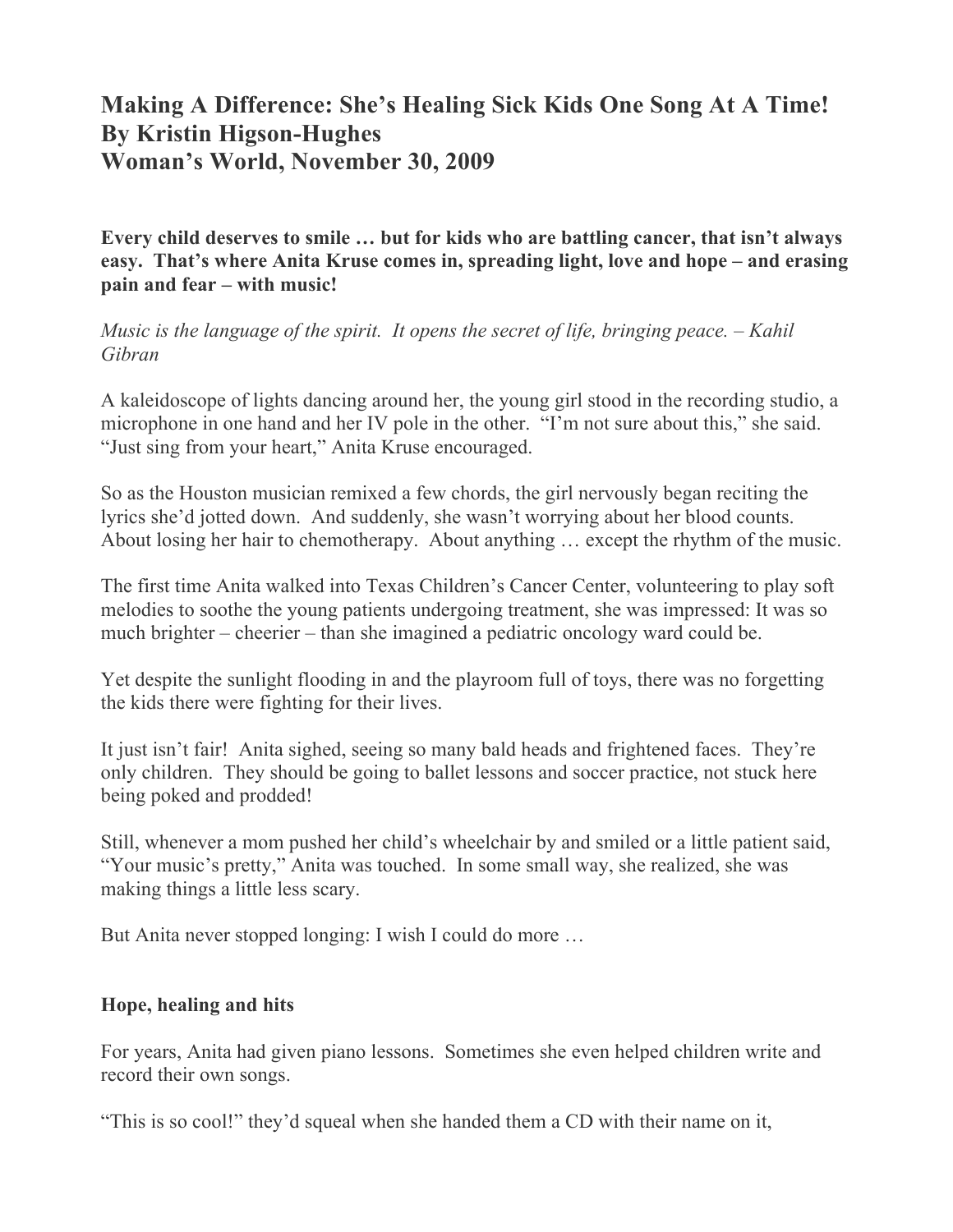imagining themselves a rock star.

Every child deserves to know that joy and pride, Anita thought. And it struck her: That was exactly the kind of thing a child with cancer might enjoy! In fact, writing songs might even be helpful for them, she realized. Maybe it would be a way they could explore their emotions about their illness. Feel better about themselves. And escape their pain and fear, if only for a little while.

And when Anita proposed the idea to hospital administrators, they agreed. They even suggested a spot for a studio: a station of pay phones that went largely unused since so many people have cellphones now.

"You guys rock!" Anita marveled as they replaced the phones with electronic keyboards and recording equipment. And Anita herself painted the room a shade much like grape Popsicles. Purple, after all, was not only her "signature" hue, but the favorite of many children and said to be the color of imagination. So, hoping the studio – just down the hall from the chemo infusion rooms – would be a place where children could rise above their illnesses, Anita called her project "Purple Songs Can Fly" (PurpleSongsCanFly.org).

Soon, the children were arriving. Like eight-year-old Simran, who sang about her battle with bone cancer in "Always Remembering." Stephen, 12, who poured his feelings about Hodgkin's disease into a gospel song called "I Can Make It." And Jalen Huckabay, a teen fighting lymphoma.

"I don't really like singing," the 16-year-old shrugged. But showing Anita pictures of her Yorkie, Jasmine, Jalen brightened.

"She does high-fives," she said. "She sits. She twirls. If we let her hair grow, it curls!"

"That's it!" Anita said, her pen flying across her notepad. "You just wrote the first verse!"

Later, as Anita added music tracks with a thumping bass and dog barking, Jalen started singing to "My Yippin' Dog" – at first, barely audibly, then belting it out as her mom, Karen, watched, amazed.

"I've never seen her this … giddy," she told Anita. "How will I ever thank you!"

## **The power of music**

Jalen wasn't the only one transformed. One teen had been curled up in a wheelchair, crying in pain. But after just a half-hour of songwriting, she stood up and began shimmying to her hip-hop song!

And, after years of enduring chemotherapy, young leukemia patient Mary Jo Stavinoha sighed to Anita, "Cancer isn't fun, that's for sure. But I know I'm lucky." So the young